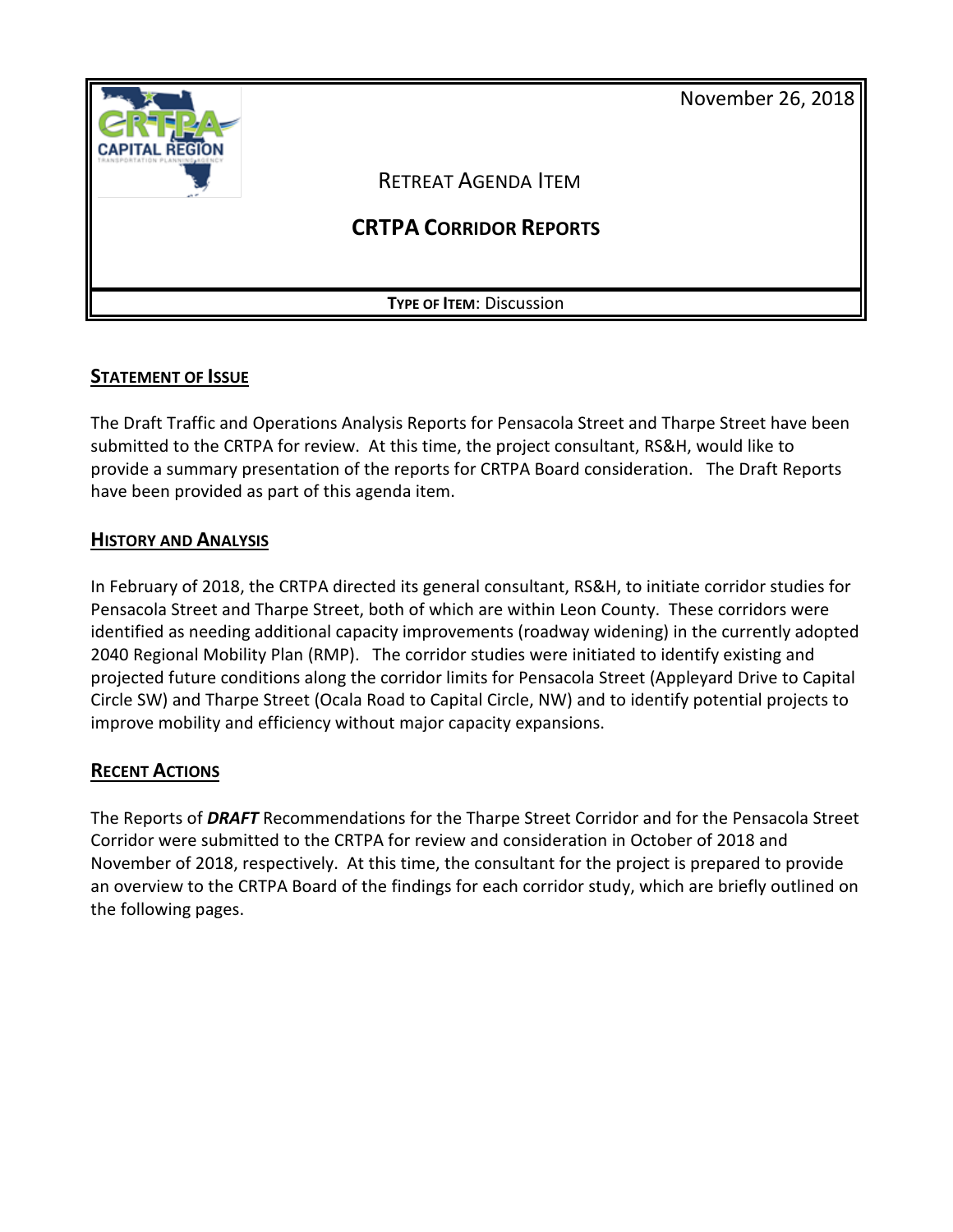## **I. THARPE STREET CORRIDOR REPORT SUMMARY**

The Tharpe Street Corridor Report identified three distinct sections along the corridor by characteristic. These sections are identified as the *Industrial Section*, the *Residential Section*, and the *Sheridan Road Section*. The limits and roadway characteristics of the three sections are outlined in Table 1 below.

| <b>Section</b>                              | <b>Number</b><br>of Travel<br>Lanes | Lane<br><b>Width</b><br>(Feet) | <b>ROW</b><br><b>Width</b><br>(Feet) |
|---------------------------------------------|-------------------------------------|--------------------------------|--------------------------------------|
| <b>Industrial</b>                           | 2                                   | 12                             | 100                                  |
| (East of Capital Circle NW to Mission Road) |                                     |                                |                                      |
| <b>Residential</b>                          | $\overline{\phantom{a}}$            | 12                             | 66                                   |
| (Mission Road to Ivan Drive)                |                                     |                                |                                      |
| <b>Residential</b>                          | $\overline{\phantom{a}}$            | 12                             | 76                                   |
| (Devra Drive to West of Ocala Road)         |                                     |                                |                                      |
| Sheridan                                    | $\overline{\phantom{a}}$            | 12                             | 123                                  |
| (Ivan Drive to Devra Drive)                 |                                     |                                |                                      |

# *Physical Deficiencies*

The Tharpe Street Corridor Report identified five (5) main physical issues along the corridor that warrant addressing. These issues are as follows:

- **1. Transit Accessibility -** Bus stops are not compliant with Americans With Disabilities Act (ADA), shelters and sidewalks are missing, informational materials about the stops are missing.
- **2. Spot Congestion** Spot congestion occurs as a result of frequent bus stops (including school bussing), and trash collections especially during am peak hours, without the means for traffic to maneuver safely around the congestion/delays.
- **3. Lack of Bicycle and Pedestrian Facilities** 90% of the land parcels along the corridor of Tharpe Street have no bicycle lanes or sidewalks.
- **4. Desire Lanes –** "Goat Paths" showing where existing foot traffic is occurring alongside the roadway.
- **5. Flooding and Runoff** Storm water runoff is causing erosion and flooding alongside the existing roadway, further complicating the pedestrian's quest for safe travel.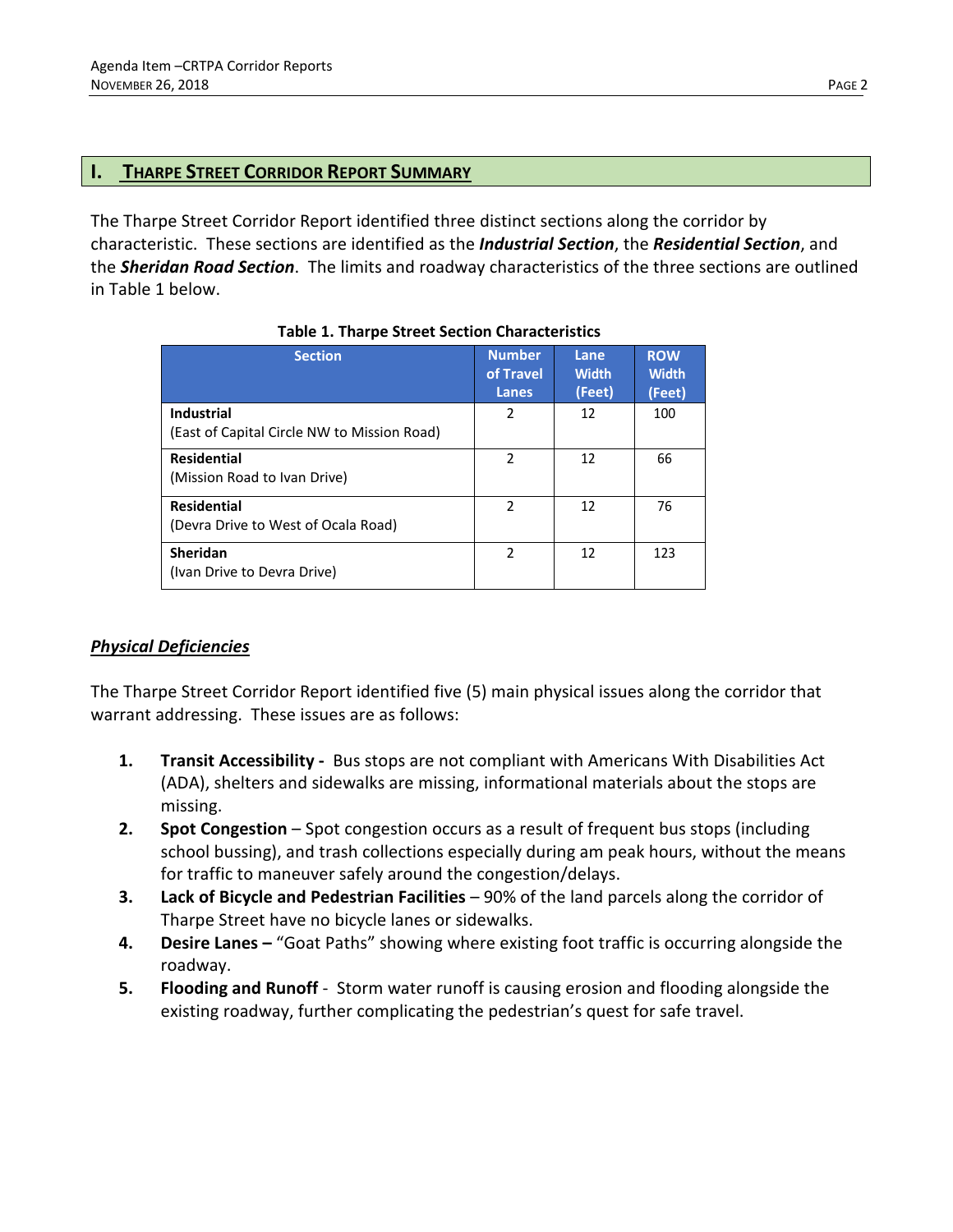### *Level of Service and Crash Data*

The existing intersection analysis of Tharpe Street (summarized below in the table) reveals that the *Mission Road intersection is currently operating at a LOS "E", which is below the adopted LOS standard considered acceptable for the peak hour.* Based on this analysis, Capacity Improvements would be warranted.

| <b>Table 2. Existing Intersection Operation Analysis.</b> |
|-----------------------------------------------------------|
|                                                           |

| <b>Intersection</b>         | <b>AM</b> | PМ |
|-----------------------------|-----------|----|
| <b>CCNW (SR 366)</b>        |           |    |
| Mission Rd.                 |           |    |
| San Luis Rd./Devra Dr.      |           |    |
| N. Ocala Rd. / Fairlane Rd. |           |    |

With regard to crash data, analyses from this report show that the overall corridor has a crash rate of nearly twenty (20() times the state's average crash rate for similar locations within the region.

# *Recommended Priority of Improvement Types for the Corridor*

With Tharpe Street classified as an urban minor arterial, it was recommended that priority be placed on improving/installing the following roadway features:

- 1. Sidewalks
- 2. Medians
- 3. Access management
- 4. Multimodal intersection design
- 5. Bicycle lanes
- 6. Sharrows
- 7. Bus pullouts
- 8. Bus shelters
- 9. Landscaping

# *Overall Recommendations for the Tharpe Street Corridor by Characteristic Segments*

The following recommendations are proposed for the segments of Tharpe Street identified below.

**A. Industrial Section Recommendations** *(East of Capital Circle NW to Mission Road)*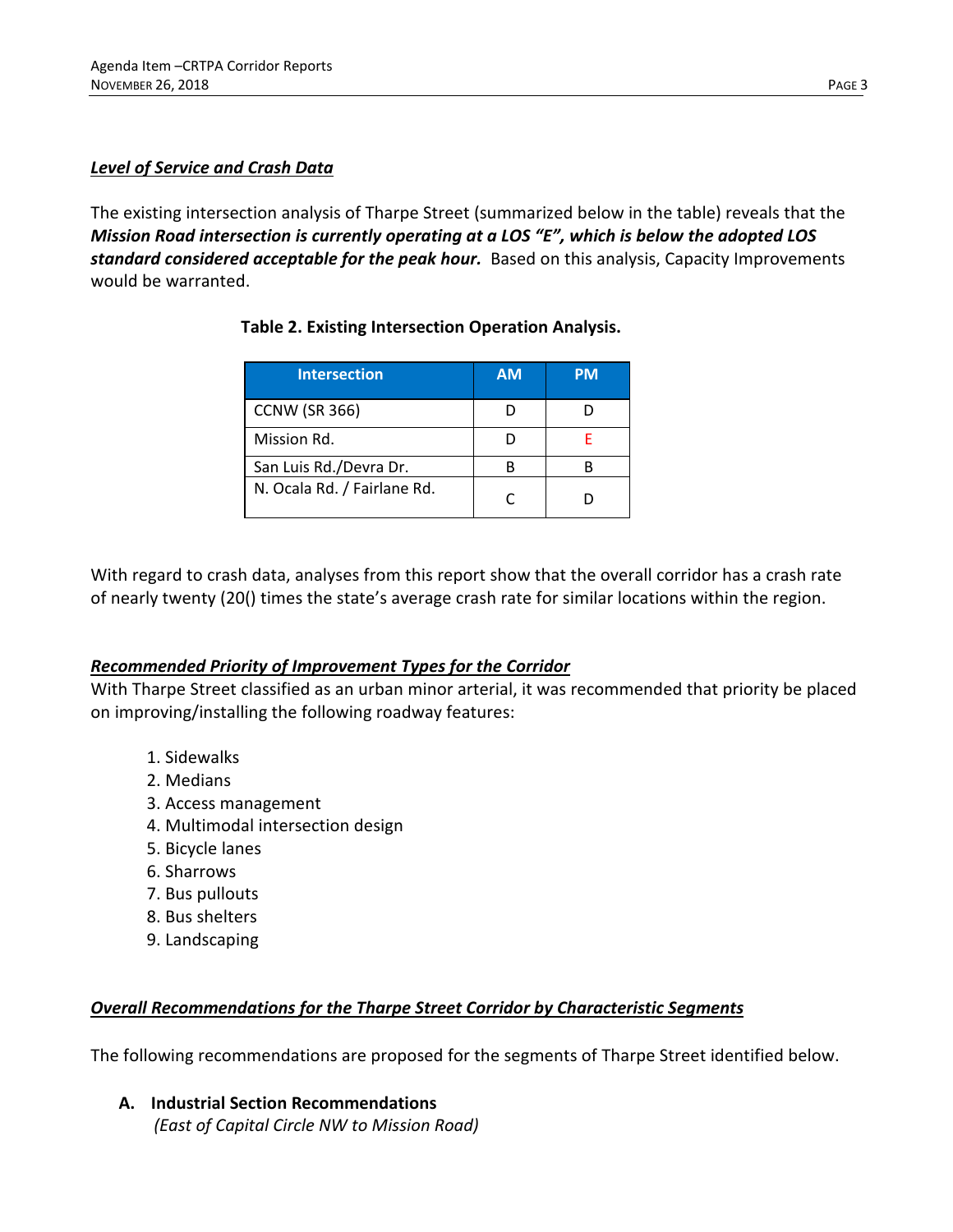- Install 5-foot-wide concrete sidewalk with a 4 foot wide utility strip on the north side;
- Add shared lane markings (Sharrows);
- Convert Blountstown Hwy and Tharpe Street to a "T" Intersection;
- **Install a Linear Park on Blountstown Hwy; and**
- **Install an 8-foot-wide concrete sidewalk (curb and gutter) along the east side of** Blountstown Hwy.

## **B. Residential Section Recommendations**

*(Mission Road to Ivan Drive & Devra Drive to West of Ocala Road)*

- Add 8-foot-wide concrete sidewalk, culvert system, and curb & gutter along north side of Tharpe Street;
- Add 8-foot-wide pedestrian bridge over central drainage system;
- **Widen 10 feet along the south side of Tharpe Street for addition of medians;**
- Add two Jug handle U turns;
- **Install turnout bay; and**
- Re-stripe east side of Tharpe Street near Ocala Road to include bike lanes.

### **C. Sheridan Section Recommendations**

*(Ivan Drive to Devra Drive)*

Add 8-foot-wide concrete sidewalk, culvert system, and curb & gutter along north side of Tharpe Street.

*Attachment 1***:** *DRAFT* Tharpe Street Traffic and Operations Analysis Report, October 2018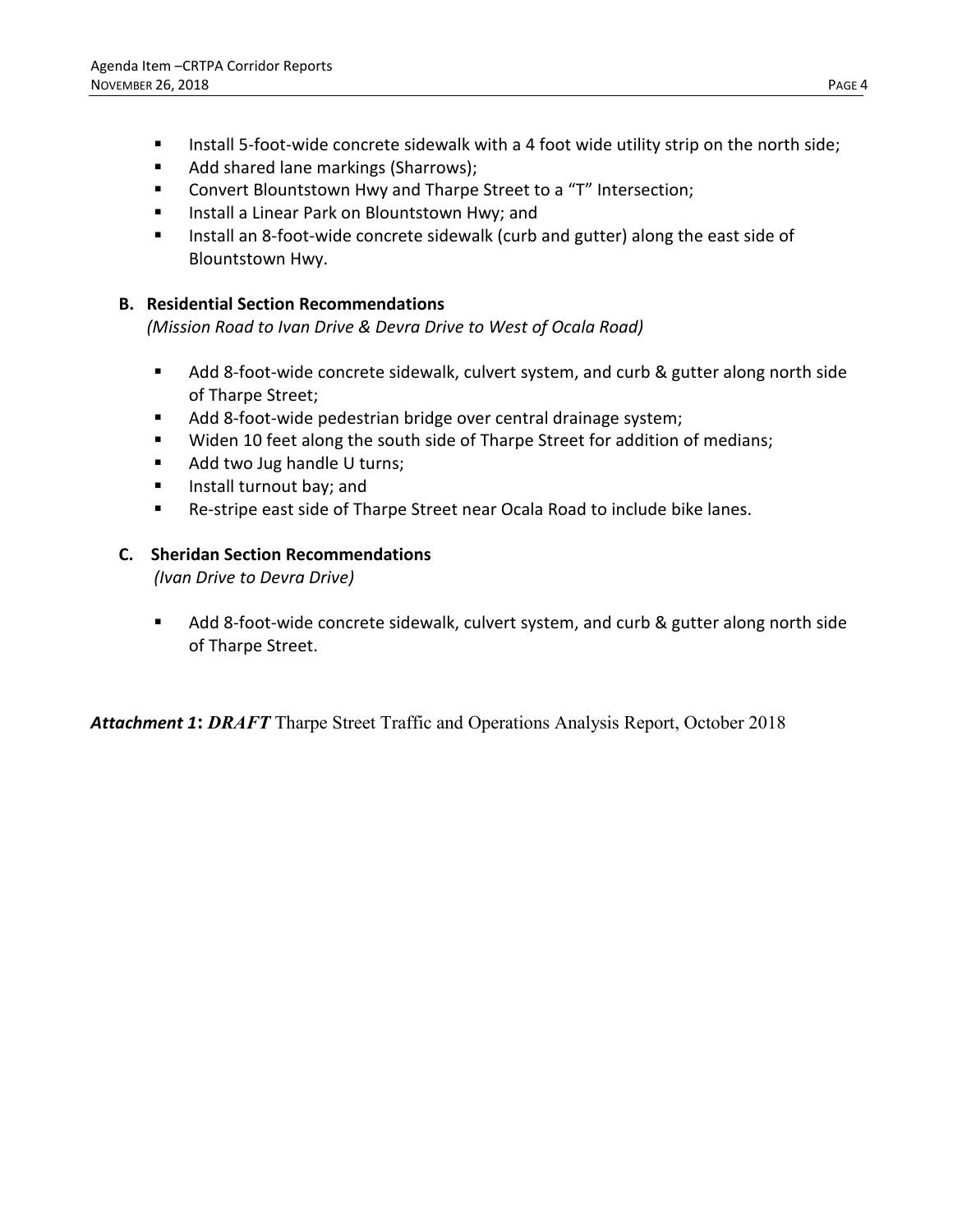## **II. PENSACOLA STREET CORRIDOR REPORT SUMMARY**

## *Physical Deficiencies*

The Pensacola Street Corridor Report identified four (4) main physical issues along the corridor that were identified and studied. These issues are as follows:

- **1. Spot Congestion**  Spot congestion occurs as uniform dismissal from classes at Tallahassee Community College (TCC) spike traffic as students and faculty begin to exit the TCC parking lot.
- **2. Lighting –** A review of the crash history along the Pensacola corridor was conducted in order to identify deficiencies with respect to existing lighting infrastructure. An analysis of data pulled from 2012-2016 revealed that **17** out of **160** crashes occurred during low visibility hours (dusk, dawn, and nighttime). These incidents comprised **9.4%** of total crashes. Additionally, referencing the associated long-form crash reports for these events, none cited low visibility as a primary cause. Therefore, no improvements to existing lighting infrastructure are recommended at this time.
- **3. Bottleneck**  Recent road widening has developed the section of Pensacola Street from Capital Circle SW to Blountstown Hwy as a 6-lane section, but as Pensacola Street continues east, it condenses into a 2-lane section at the bridge, creating a bottleneck. Pensacola Street continues as this 2-lane roadway transitioning to a 4-lane roadway at TCC's access point. Increased east bound traffic volumes are likely to occur due to the increased capacity of the 6-lane section of Pensacola Street. The increases in traffic volumes could intensify congestion along Pensacola Street. For this reason, the existing bottleneck is a candidate for remediation.
- *4.* **Lack of Bicycle and Pedestrian Facilities**  Currently, the 2-lane section between Blountstown Hwy and Progress Drive lacks bike and pedestrian facilities. For this reason, cyclists and pedestrians are given no choice but to travel along grassed areas to avoid interaction with motorists. However, grassed ditches are not always made available. The bridge located in this section poses a high-risk area for pedestrians as they are given no choice but to travel on the roadway with vehicular traffic.

### *Level of Service and Crash Data*

The existing intersection analysis is summarized in **Table 2**, on the following page, which reveals that under current conditions, all major intersections appear to be operating at acceptable LOS values for peak hour operations. Based on this analysis, there appears to be no need for major capacity improvements along the Pensacola Street Corridor.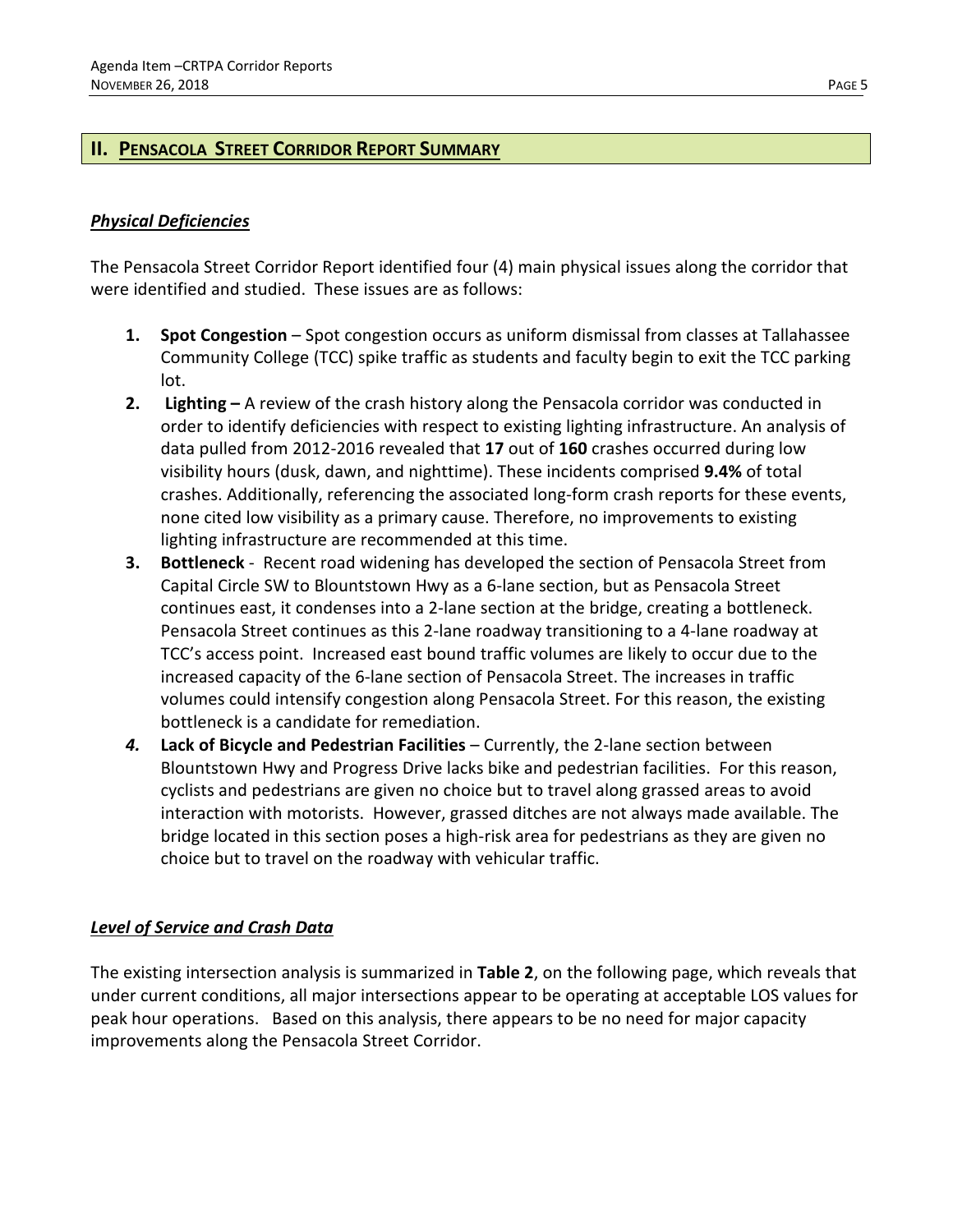| <b>Intersection</b>    | <b>AM</b> | <b>PM</b> |
|------------------------|-----------|-----------|
| CCSW @ Blountstown Hwy |           |           |
| Progress Dr.           |           |           |
| Nina Rd.               |           |           |
| Appleyard Dr.          |           |           |

# **Table 2. Existing Intersection Operation Analysis.**

Review of the Annual Average Daily Traffic (AADT) from FDOT revealed that the highest volumes of traffic for the Pensacola Corridor under study appear to be east of Appleyard Drive and west of Blountstown Hwy.

With regard to crash data, analyses from this report show that TCC's current access point on Pensacola Street reported the highest segmental crash rate. Accordingly, the intersection of Appleyard Drive and Pensacola Street experience the highest *intersection* crash rate within the study area. In fact, this particular intersection experiences a crash rate of 1.74 per million vehicle miles of travel (MVMT), which is nearly five (5) times higher than Florida's state average crash rate of 0.299 MVMT for a similar location in the region.

# *Overall Recommendations for the Pensacola Street Corridor*

### **A. Bottleneck - Widening Alternative of Bridge**

- Widen Bridge adding two lanes (12' in width) and two 5-foot sidewalks for a total of 34' in widening (According to FDOT's Transportation Cost Reports (2014), the cost of construction for bridge widening falls between \$85 and \$160 per square foot. To be conservative, the value of \$160 per square foot is applied. The bridge in question is approximately 285.1' in length (according to FDOT SLD). Using the bridge's length and the total widening width, approximately 9693.4 square feet would be added to the existing structure at a cost of \$1,550,944); and
- Widen Pensacola Street at the approach tapers to make the roadway compatible with the widened bridge deck. (According to FDOT's LRE models "Adding 2 Lanes to Existing 3 Lane Undivided Arterial (1 Lane Each Side) with Center Turn Lane and 4' Bike Lanes" (in an urban setting) is approx. \$4,732,174.28 per mile. The length of roadway in question is approximately 0.634 miles in length resulting in a cost estimate of \$3,000,198.50).
- *NOTE: The combined/total cost estimate of widening Pensacola St. to 4 lanes and the accompanying bridge is \$4,551,142.50. However, this cost does not incorporate closing down and/or altering the CSX lines to facilitate said widening.*